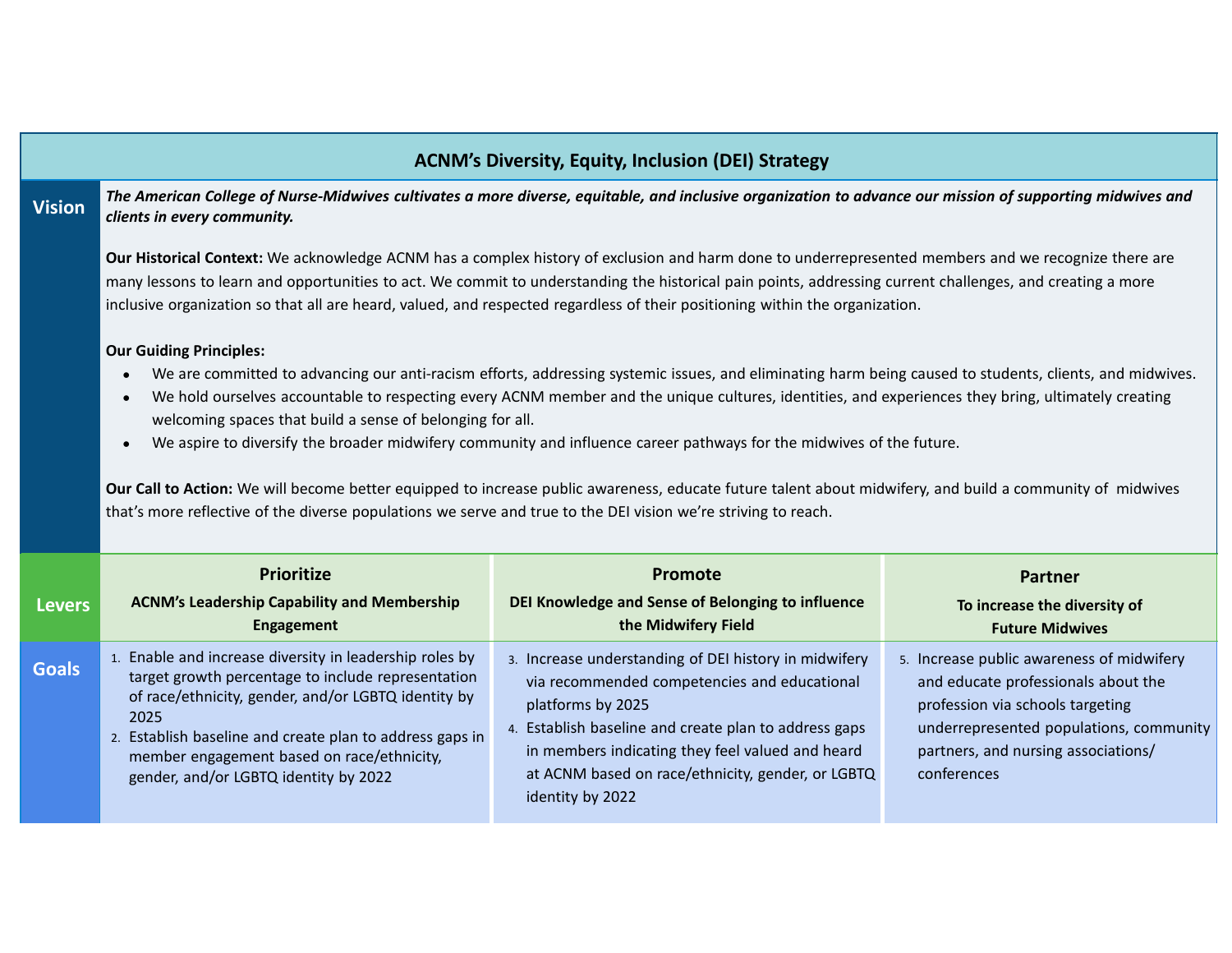| <b>FINAL DEI</b>   |                                                                                                                                                                                                                                                                                                                                                                                                                                                                                                                                                                                                                                                                                                                                                                                                                                                                                                                                                                                                                                                                                                                                                                                                                                                                                                                                                                                                                                                                   |                                                                                                                                                                                                                                                                                                                                                                                                                                                                                                                                                                                                                                                                                                                                                                                                                                                                                                                                                                                                                                                                          |                                                                                                                                                                                                                                                                                                                                                                                                                                                                                                                                             |  |  |  |  |
|--------------------|-------------------------------------------------------------------------------------------------------------------------------------------------------------------------------------------------------------------------------------------------------------------------------------------------------------------------------------------------------------------------------------------------------------------------------------------------------------------------------------------------------------------------------------------------------------------------------------------------------------------------------------------------------------------------------------------------------------------------------------------------------------------------------------------------------------------------------------------------------------------------------------------------------------------------------------------------------------------------------------------------------------------------------------------------------------------------------------------------------------------------------------------------------------------------------------------------------------------------------------------------------------------------------------------------------------------------------------------------------------------------------------------------------------------------------------------------------------------|--------------------------------------------------------------------------------------------------------------------------------------------------------------------------------------------------------------------------------------------------------------------------------------------------------------------------------------------------------------------------------------------------------------------------------------------------------------------------------------------------------------------------------------------------------------------------------------------------------------------------------------------------------------------------------------------------------------------------------------------------------------------------------------------------------------------------------------------------------------------------------------------------------------------------------------------------------------------------------------------------------------------------------------------------------------------------|---------------------------------------------------------------------------------------------------------------------------------------------------------------------------------------------------------------------------------------------------------------------------------------------------------------------------------------------------------------------------------------------------------------------------------------------------------------------------------------------------------------------------------------------|--|--|--|--|
| <b>Goals</b>       | <b>STRATEGY</b><br><b>Leadership &amp; Engagement</b>                                                                                                                                                                                                                                                                                                                                                                                                                                                                                                                                                                                                                                                                                                                                                                                                                                                                                                                                                                                                                                                                                                                                                                                                                                                                                                                                                                                                             | <b>Knowledge and Belonging</b>                                                                                                                                                                                                                                                                                                                                                                                                                                                                                                                                                                                                                                                                                                                                                                                                                                                                                                                                                                                                                                           | <b>External Partners</b>                                                                                                                                                                                                                                                                                                                                                                                                                                                                                                                    |  |  |  |  |
| <b>Initiatives</b> | . 1.1. DEI Leadership Development: Work with a diversity and<br>conflict resolution expert to create programs for ACNM Board,<br>Division, Committee, and Affiliate leaders on managing difficult<br>conversations on DEI and making decisions with a DEI Lens<br>. 1.2. Mentoring Future Leaders: Mentor and coach<br>underrepresented members to take on leadership positions<br>within ACNM Board, Divisions, Committees, and Affiliate roles<br>. 1.3. Leadership Diversity Review: Perform a review of the Board,<br>Division, Committee, and Affiliate nomination and appointment<br>processes, increase transparency, and make report available to<br>the broader membership (Parts A, B, C, D)<br>. 2.1. Ongoing DEI Education: Create and promote a DEI<br>educational learning series to spotlight underrepresented groups<br>at ACNM and understand what impacts members' sense of<br>belonging; set up process to manage and update DEI educational<br>materials over time<br>• 2.2. ACNM Inclusive Governance: Create an ACNM awareness<br>series on membership governance, voting, and volunteering to<br>increase overall voting participation and improving inclusion of<br>all voices in ACNM governance<br>. 2.3. Member Behaviors and Conflicts: Establish org-wide<br>principles to set cultural behaviors on listening, respecting, and<br>supporting one another, regardless of identity; Enhance existing<br>processes to resolve conflict | .3.1. DEI Resource Hub: Integrate an educational<br>platform within ACNM's Learning Resource Center<br>to house DEI materials and assessments for<br>members to access<br>. 3.2. History of Midwifery in the US: Finalize and<br>publish the "History of ACNM" webpage and<br>establish processes for updating information over<br>time*; implement a communication strategy for<br>broader membership<br>• 3.3. DEI Leadership Outside of ACNM: Sponsor a<br>DEI leadership development program for<br>midwives who hold leadership positions outside<br>of ACNM, helping them to become better DEI<br>advocates and allies at their organizations<br>. 4.1. ACNM DEI Office: Budget and hire a DEI<br>professional to lead, oversee, and sustain all DEI<br>efforts and strategic initiatives at ACNM; build a<br>plan to grow a DEI team over time<br>• 4.2. Member Empowerment: Create a platform<br>for underrepresented midwives across ACNM and<br>the broader midwifery field to tell their stories<br>and spotlight their accomplishments and<br>contributions* | • 5.1. Partner Relationships:<br>Create a process to identify<br>priority ACNM partners (schools<br>targeting underrepresented<br>populations, community<br>partners, and nursing<br>associations/conferences);<br>develop relationship owners/<br>liaisons to own, strengthen, and<br>increase relationships with<br>priority partners<br>• 5.2. Student Mentorship:<br>Enhance and promote the<br>mentorship program for<br>underrepresented students<br>currently in Midwifery education<br>programs; Recruit and train more<br>mentors* |  |  |  |  |
|                    | *= Initiatives inspired by or directly from ACNM's Anti-Racism Roadmap for Change                                                                                                                                                                                                                                                                                                                                                                                                                                                                                                                                                                                                                                                                                                                                                                                                                                                                                                                                                                                                                                                                                                                                                                                                                                                                                                                                                                                 |                                                                                                                                                                                                                                                                                                                                                                                                                                                                                                                                                                                                                                                                                                                                                                                                                                                                                                                                                                                                                                                                          |                                                                                                                                                                                                                                                                                                                                                                                                                                                                                                                                             |  |  |  |  |